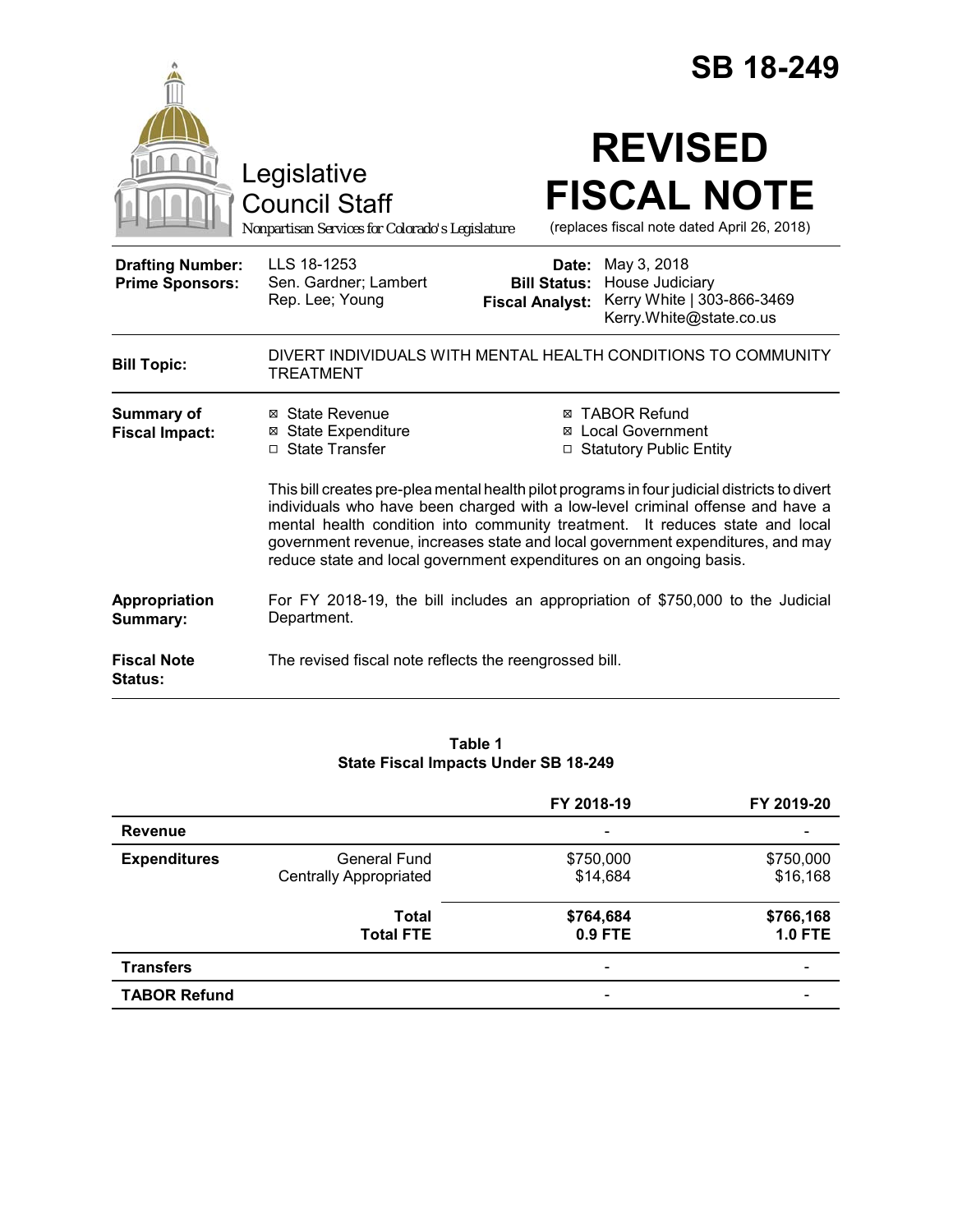## **Summary of Legislation**

This bill allows judicial districts to develop and administer up to four pre-plea mental health pilot grant programs to divert individuals with mental health conditions involved with the criminal justice system for low-level offenses into community treatment. The pilot program sites are to be identified by the State Court Administrator and Colorado District Attorneys' Council, with the agreement of the elected district attorneys and chief judges in a judicial district, and taking into account geographic diversity. The bill defines a low-level offense as any misdemeanor or petty offense, except for those offenses that trigger the rights for crime victims and witnesses, and any additional offenses that the district attorney of the judicial district agrees may be categorized as such. These additional offenses may be any class 4, 5, or 6 felony, or any class 3 or class 4 felony drug offense.

**Program development.** The district attorney and chief judge of a judicial district selected to be a pilot program site are responsible for developing a local program with input from stakeholders. The chief judge must establish and facilitate the program in accordance with the model recommended by the Colorado Commission on Criminal and Juvenile Justice (CCJJ) in January 2018. The chief judge is also required to:

- establish policies for the pilot program;
- facilitate any formal agreements or memoranda of understanding required to create the pilot program;
- broker services through contracts with local community treatment programs or providing additional grant funding to district attorneys to contract with providers; and
- administering the pilot program once it is implemented.

**Program administration.** The State Court Administrator is responsible for administration of the pilot programs, including

- establishing program procedures and timelines;
- establishing grant funding guidelines;
- awarding annual grants to the pilot programs in an amount not to exceed \$750,000 per year; and
- disbursing grant money.

Programs must be in place by January 1, 2019, and are funded through December 1, 2021, when the program repeals.

**Program funding.** Each district attorney's office participating in the pilot program must receive \$50,000 per year for each of the two years of the grant program. The Judicial Department is appropriated \$750,000 General Fund for FY 2018-19.

### **State Revenue**

Beginning in FY 2018-19, the bill will reduce state revenue from criminal fees and fines credited to the Judicial Department if more individuals are diverted into community-based treatment rather than being convicted of criminal offenses. Fine penalties for most misdemeanors and petty offenses range from \$50 to \$5,000 depending on the offense. Fees are also imposed for a variety of court-related costs, which vary based on the offense but may include probation supervision,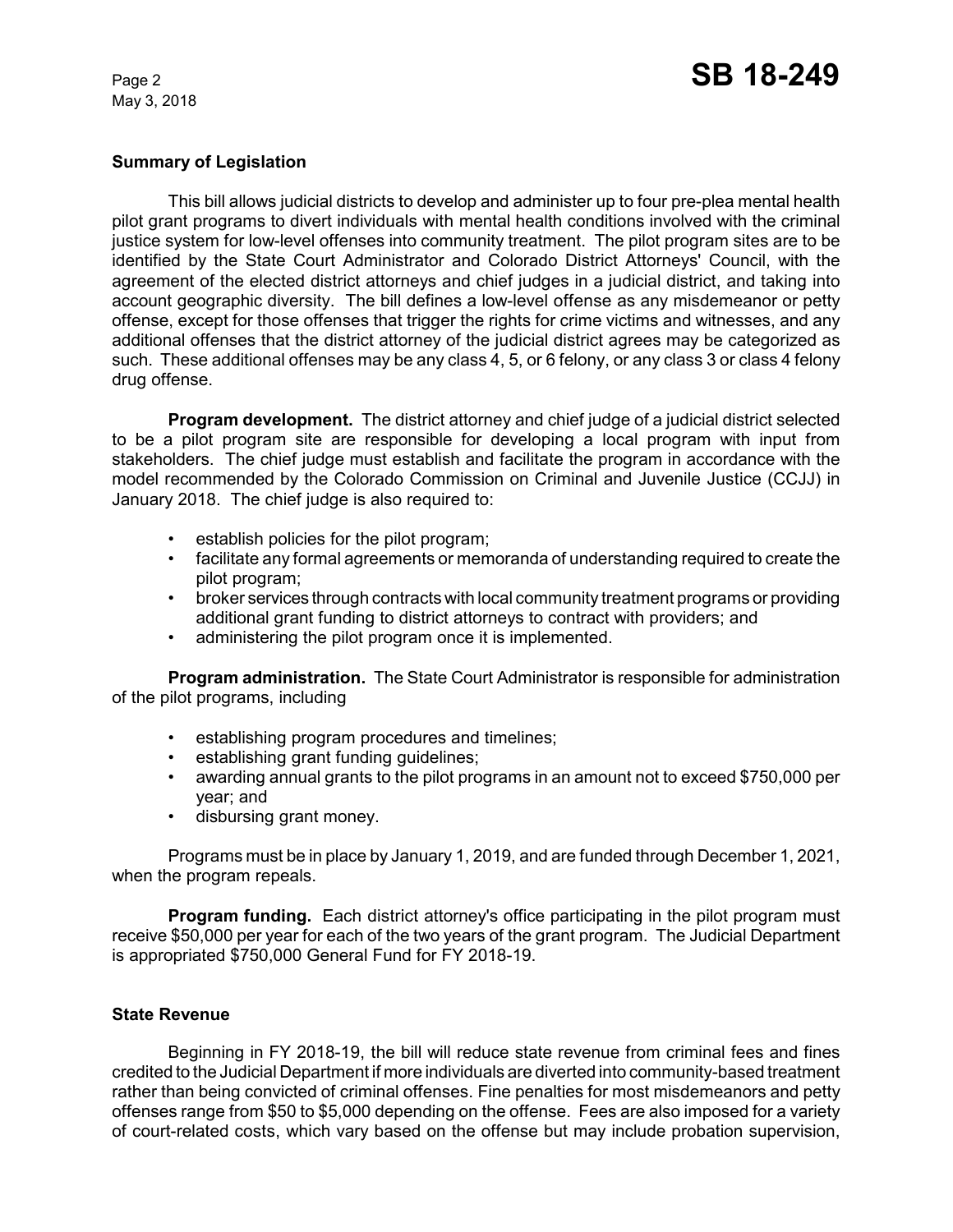victim compensation, and late fees, among others. Because the courts have the discretion of incarceration, imposing a fine, or both, and it is unknown how many offenders will be diverted, the precise impact to state revenue cannot be determined.

# **TABOR Impact**

This bill is expected to reduce state revenue from criminal fines and fees, which will reduce the amount of money required to be refunded under TABOR for FY 2018-19 and FY 2019-20. Since the bill reduces the TABOR refund obligation without a corresponding change in General Fund revenue, the amount of money available in the General Fund for the budget will increase by an identical amount. These amounts have not been estimated. State revenue subject to TABOR is not estimated for years beyond FY 2019-20.

#### **State Expenditures**

This bill increases state General Fund expenditures by \$764,684 in FY 2018-19 and by \$766,168 in FY 2019-20. A total of 1.0 FTE is required in the Judicial Department. The bill may also result in future cost savings. Table 2 and the discussion that follows present the costs of the bill.

|                                                    | FY 2018-19 | FY 2019-20     |
|----------------------------------------------------|------------|----------------|
| <b>Judicial Department</b>                         |            |                |
| <b>Personal Services</b>                           | \$79,376   | \$86,593       |
| <b>Operating Expenses and Capital Outlay Costs</b> | \$5,653    | \$950          |
| Grant and Diversion Pilot Program Funding          | \$664,971  | \$662,457      |
| Centrally Appropriated Costs*                      | \$14,684   | \$16,168       |
| FTE - Personal Services                            | $0.9$ FTE  | $1.0$ FTE      |
| <b>Total Cost</b>                                  | \$764,684  | \$766,168      |
| <b>Total FTE</b>                                   | 0.9 FTE    | <b>1.0 FTE</b> |

#### **Table 2 Expenditures Under SB 18-249**

 *\* Centrally appropriated costs are not included in the bill's appropriation.*

**Judicial Department.** The bill affects several areas within the Judicial Department as described below.

*Court liaison program administration.*The bill requires 1.0 FTE for a courts program analyst position to administer the program, including drafting program policies and procedures, and overseeing overall implementation and operation of the program. This position is assumed to start on July 1, 2018. FY 2018-19 salary costs are prorated to account for the General Fund paydate shift.

*Grant and diversion pilot program funding.* The bill requires that each of the four judicial district pilot sites provide \$50,000 per year for each of FY 2018-19 and FY 2019-20 (a total of \$200,000 per year) to the district attorney to offset administrative costs. The remaining funds will be used to contract for services or issue grants to community-based treatment programs.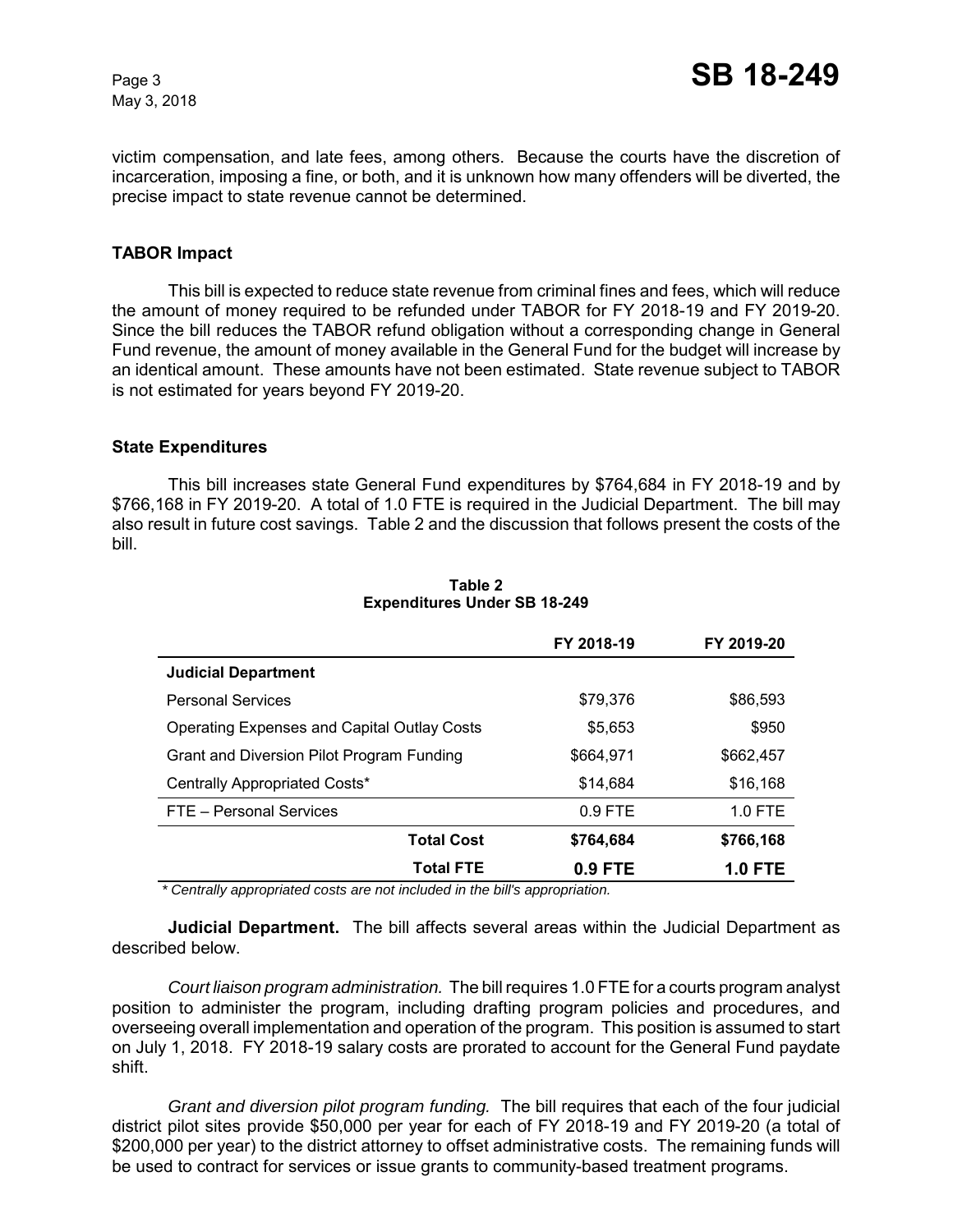*Trial courts.* The bill is expected to reduce trial court workload in judicial districts with a pilot program as individuals are diverted into community-based treatment and charges are dismissed. The chief judge of each judicial district with a pilot program will have increased workload to assist in its development.

*Resource and cost savings.* To the extent that the diversion pilot program identifies resources in the community that would have otherwise been paid for by the Judicial Department, cost savings will occur. If fewer individuals are convicted of a misdemeanor and therefore not sentenced to probation, workload for the Probation Division will decrease. Finally, if fewer individuals proceed to trial, workload and costs for agencies that provide representation to indigent offenders, including the Office of the State Public Defender and Office of the Alternate Defense Counsel, will be reduced. Because it is not known how many individuals will be diverted into community-based treatment in lieu of the criminal justice system, these impacts have not been estimated. If savings are substantial, reductions in appropriations will be requested through the annual budget process by the affected agency.

### **Local Government**

This bill affects local governments in several ways, as described below. The exact impact to any particular jurisdiction will depend on the amount of work required to develop the local redirection program and the number of individuals who participate in it.

**District attorneys.** The bill increases district attorney workload to participate in the development of the pilot programs and to handle more diversion cases. The bill increases funding by \$50,000 for each year of the two-year grant pilot program for each of the four judicial districts that are selected to operate a program. Because it is not known how many individuals will be diverted into community-based treatment in lieu of the criminal justice system, these impacts have not been estimated.

**Denver County Court.** For misdemeanors and petty offenses committed in Denver County, criminal fine and court fee revenue is collected by Denver County Court, and probation supervision is provided by the court. To the extent that this bill results in more individuals diverted out of the criminal justice system, revenue and workload will decrease. Because the court has discretion when sentencing misdemeanors and petty offenses, the precise reduction to Denver County has not been estimated. Please refer to the State Revenue section above for information about fine penalty ranges and court fees.

**County jails.** Under current law, a court may sentence an offender to jail for a class 1 petty offense and most misdemeanors. The range of the term of incarceration generally ranges from 0 to 18 months. This bill may result in fewer individuals being convicted of these offenses and sentenced to a term of incarceration in county jail. Because the courts have the discretion of incarceration or imposing a fine, the precise impact at the local level cannot be determined. Estimated costs to house an offender in a county jail vary from \$53 to \$114 per day. For the current fiscal year, the state reimburses county jails at a daily rate of \$54.39 to house state inmates.

# **Effective Date**

The bill takes effect upon signature of the Governor, or upon becoming law without his signature.